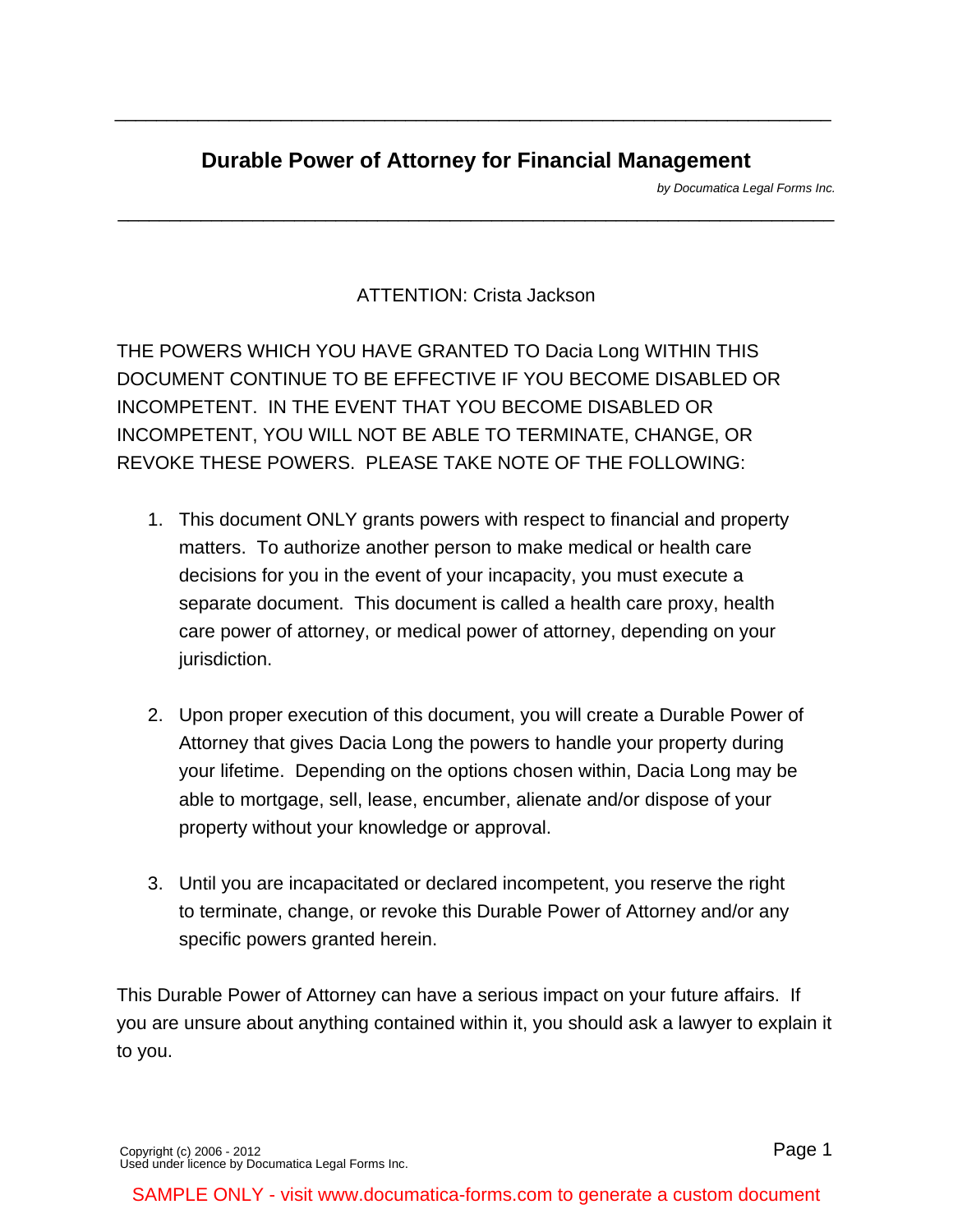\* \* \* \* \* \* \* \*

I, Crista Jackson, currently residing at 7182 Springwater Place, Milwaukee, in the Province of Quebec, hereby execute THIS DURABLE POWER OF ATTORNEY for financial management, on this \_\_\_\_\_\_\_\_\_\_\_\_\_\_ day of \_\_\_\_\_\_\_\_\_\_\_\_\_\_, \_\_\_\_\_\_\_\_\_.

#### **1. Nature of Power**

THIS IS A DURABLE POWER OF ATTORNEY and the authority of my Attorney-in-fact shall not terminate if I become disabled or incapacitated or in the event of later uncertainty as to whether I am dead or alive. I reserve the right to revoke this document at any time by providing my Attorney-in-fact with written notice.

#### **2. Previous Power of Attorney**

I HEREBY REVOKE any previous durable power of attorney granted and executed by me.

#### **3. Attorneys-in-fact**

I HEREBY APPOINT Dacia Long of 2496 Sunderland Alley, Gainesville, British Columbia, to act as my Attorney-in-fact.

#### **4. Governing Laws**

The laws of the State of New York shall govern this instrument. Further, I direct my Attorney-in-fact to act in accordance with the laws of the State of New York at any time when he or she is acting on my behalf.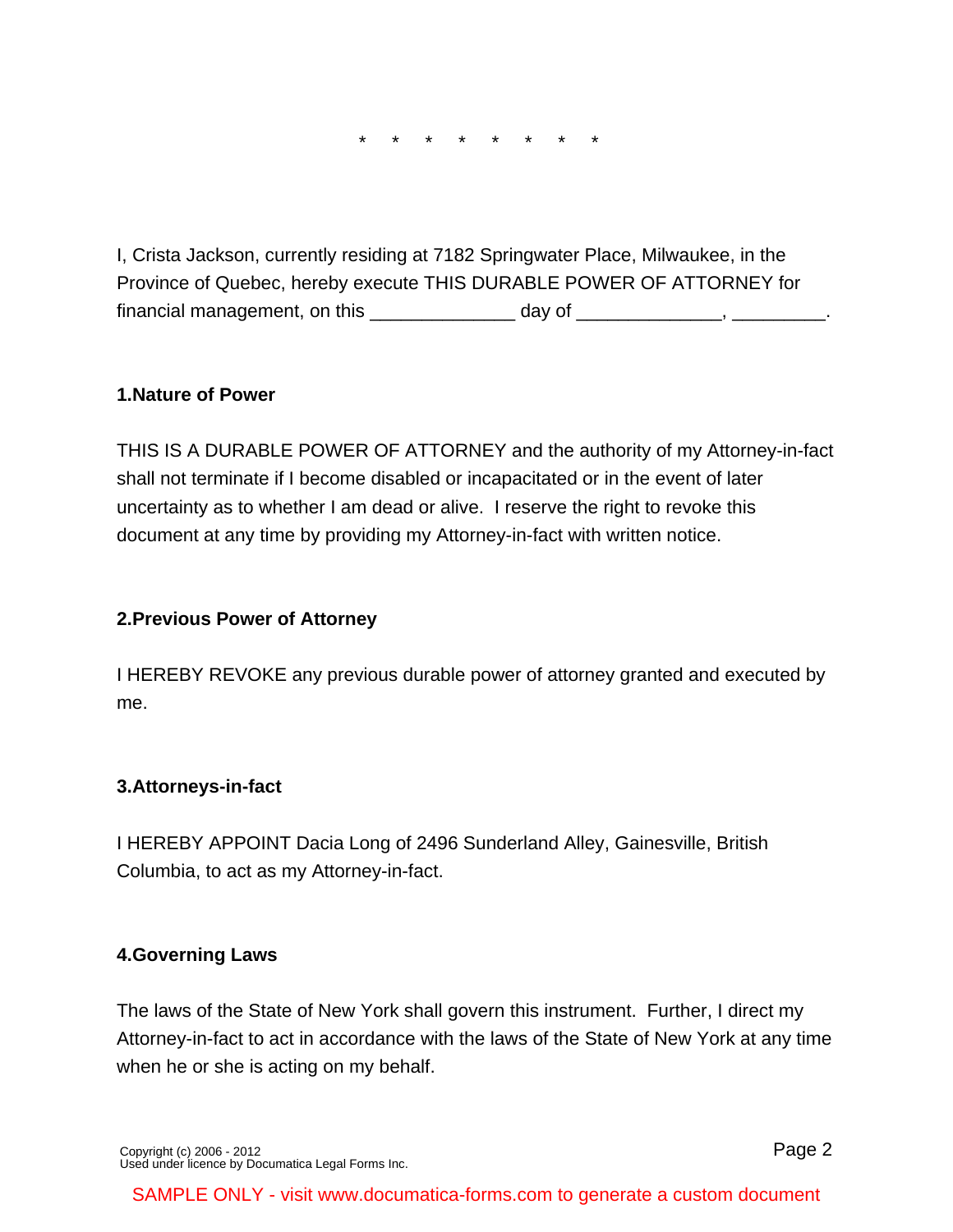# **5. Delegation of Authority**

I authorize my Attorney-in-fact to delegate or subdelegate any authority granted in this instrument to any third party of his or her choosing, providing that any such delegation or subdelegation be in made writing. Further, this written record must specify the extent and nature of powers delegated, along with the length of time that such delegation will be in effect.

# **6. Liability**

Notwithstanding gross negligence or willful misconduct, I hereby release my Attorneyin-fact from any liabilities incurred for any action taken or not taken in accordance with the authorities granted herein. This release of liability extends to me, my heirs, my successors, and my estate.

# **7. Effective Date**

Following execution, this instrument will not be effective unless and until the following conditions are met:

- 1. I am no longer capable of handling my financial and property matters due to physical disability;
- 2. I am no longer capable of making reasonable judgments or decisions with regard to the management or administration of any or all parts of my estate; or
- 3. I direct for this document to come into effect and express this direction in writing, providing that I am not mentally incapacitated.

# **8. Loss of Capability**

[Copyright \(c\) 2006 - 2012](http://www.documatica-forms.com) [Used under licence by Documatica Legal Forms Inc.](http://www.documatica-forms.com)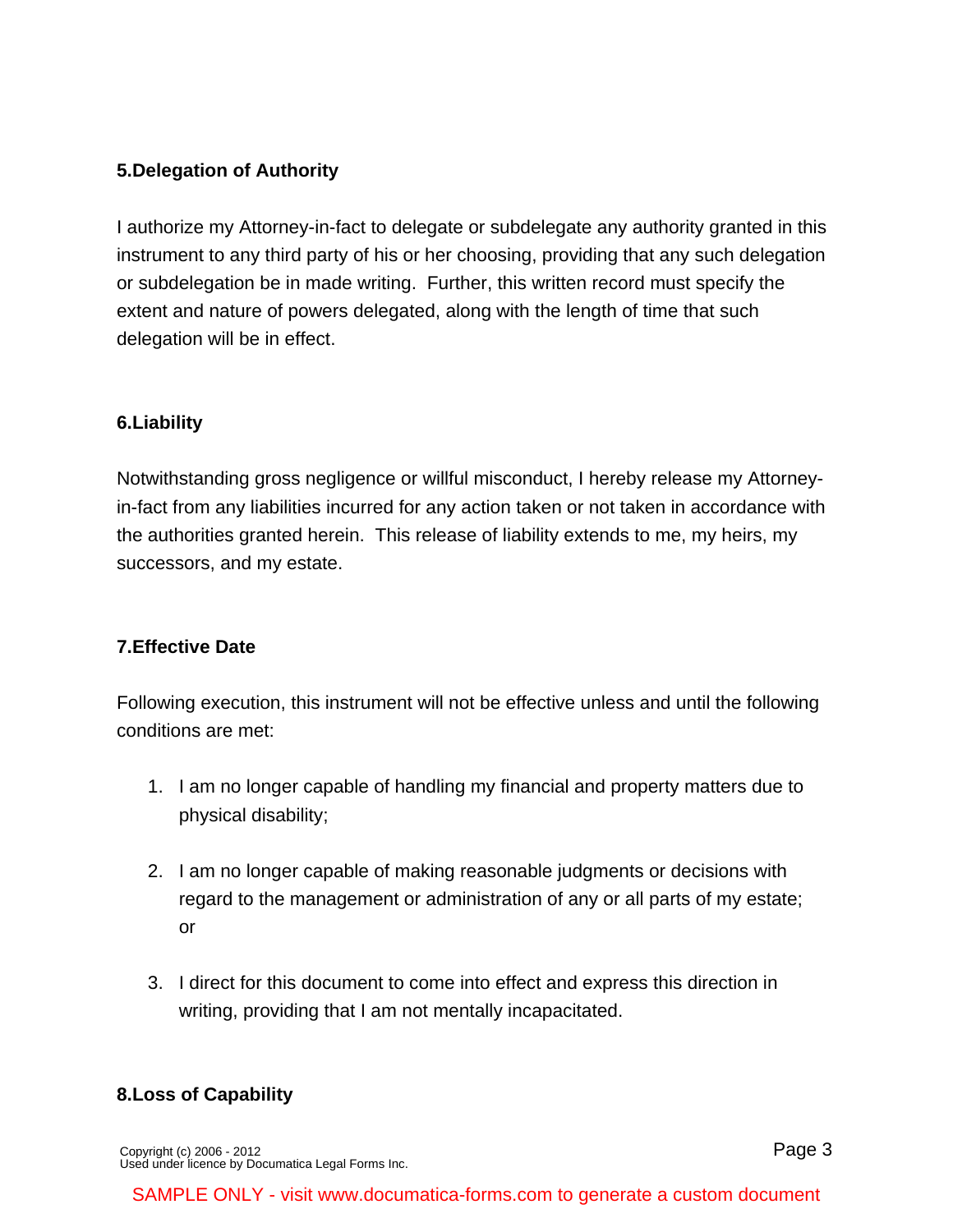The written declaration of one (1) medical doctor licensed to practice in the State of New York that I am no longer capable of making reasonable judgements or decisions with regard to the management or administration of any or all parts of my estate will be conclusive proof of such event for the purposes of associated conditions precedent in this document.

If I am located outside of the State of New York then the written declaration of one (1) medical doctor licensed to practice in that jurisdiction that I am no longer capable of making reasonable judgements or decisions with regard to the management or administration of any or all parts of my estate will be conclusive proof of such event for the purposes of associated conditions precedent in this document.

My Attorney-in-fact shall have the authority to choose the physician.

# **9. Powers of Attorney-in-fact**

My Attorney-in-fact will have the following power(s): (Initial)

# **\_\_\_\_\_\_ 1. Real Estate Transactions**

My Attorney-in-fact shall have the authority to manage any interests I may have with respect to real property, and, in general, exercise all powers with respect to real estate which I otherwise could if personally present and under no disability. These powers include, but are not limited to:

- 1. The authority to purchase, sell, and exchange real estate (including, but not limited to, the authority to convey, assign and accept title to real estate).
- 2. The authority to rent and lease real estate (including, but not limited to, the ability to collect all rents due, sue for unreceived rents, and eject and remove tenants and other persons).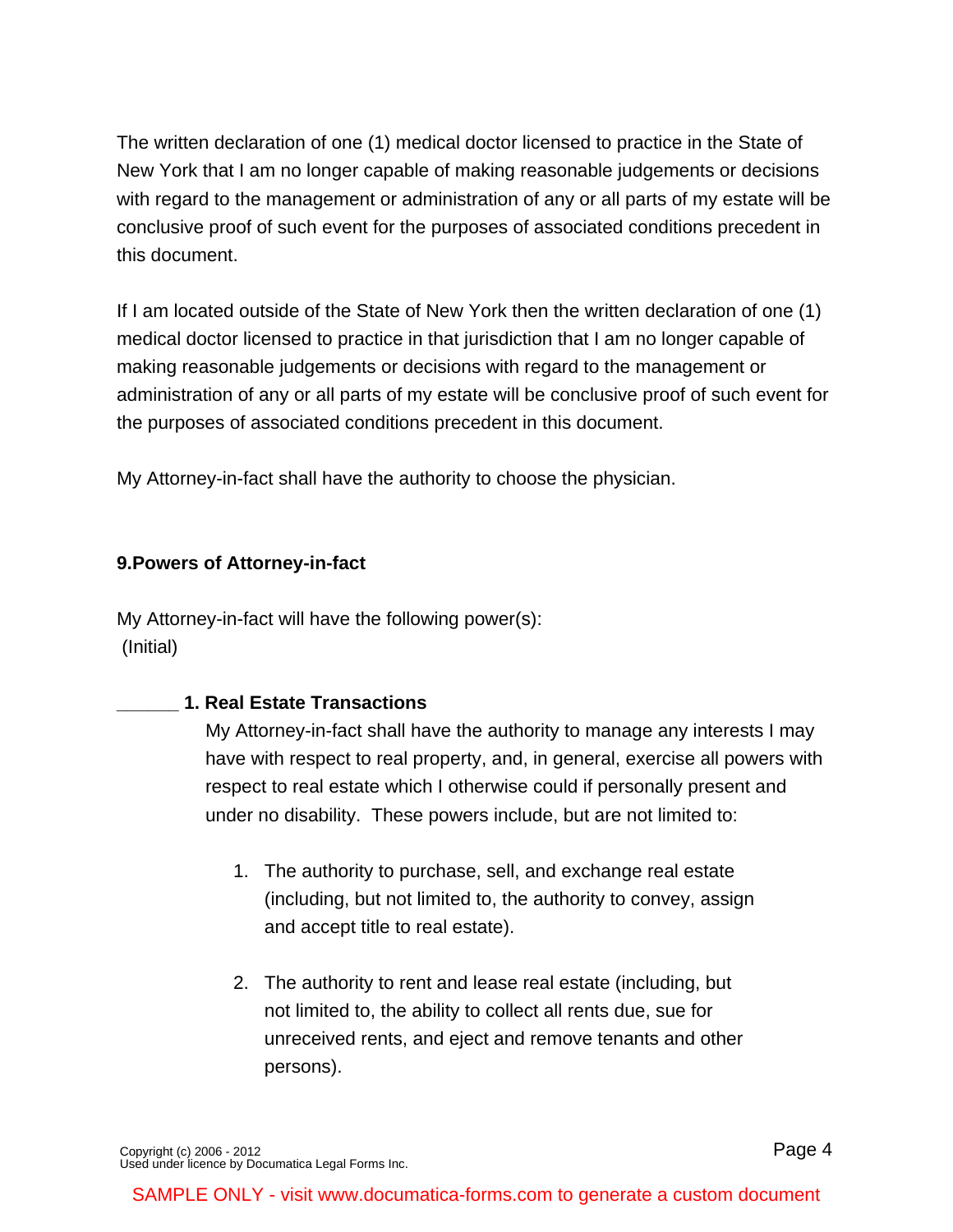- 3. The authority to encumber real estate (including, but not limited to, the authority to grant easements, place real estate as security on loans, create conditions and release rights of homestead with respect to real estate, convey with or without covenants, create land trusts, and exercise all powers under land trusts).
- 4. The authority to maintain property (including, but not limited to, the authority to manage, operate, repair, improve, subdivide, and insure real estate; pay, protest, contest, and compromise real estate assessments and taxes).

### **\_\_\_\_\_\_ 2. Government Benefits**

My Attorney-in-fact shall have the authority to act on my behalf in all matters which affect my right to allowances, reimbursements and/or compensation payable to me by the Government of the United States or any agency or department thereof.

#### **\_\_\_\_\_\_ 3. Retirement Plan Transactions**

My Attorney-in-fact shall have the authority to act on my behalf in all matters concerning my retirement savings and pension plans (including, without limitation, tax qualified or nonqualified pensions, stock bonuses, deferred compensation plans, individual retirement accounts, and any type of employee benefit plan). These powers include, but are not limited to:

- 1. The authority to continue contributions in whatever amounts my Attorney-in-fact deems prudent.
- 2. The authority to change investment strategies, including making rollover payments to another retirement plan or account.
- 3. The authority to manage and receive payouts.
- 4. The authority to add or change existing beneficiaries, providing that my Attorney-in-fact does NOT add himself or

Page 5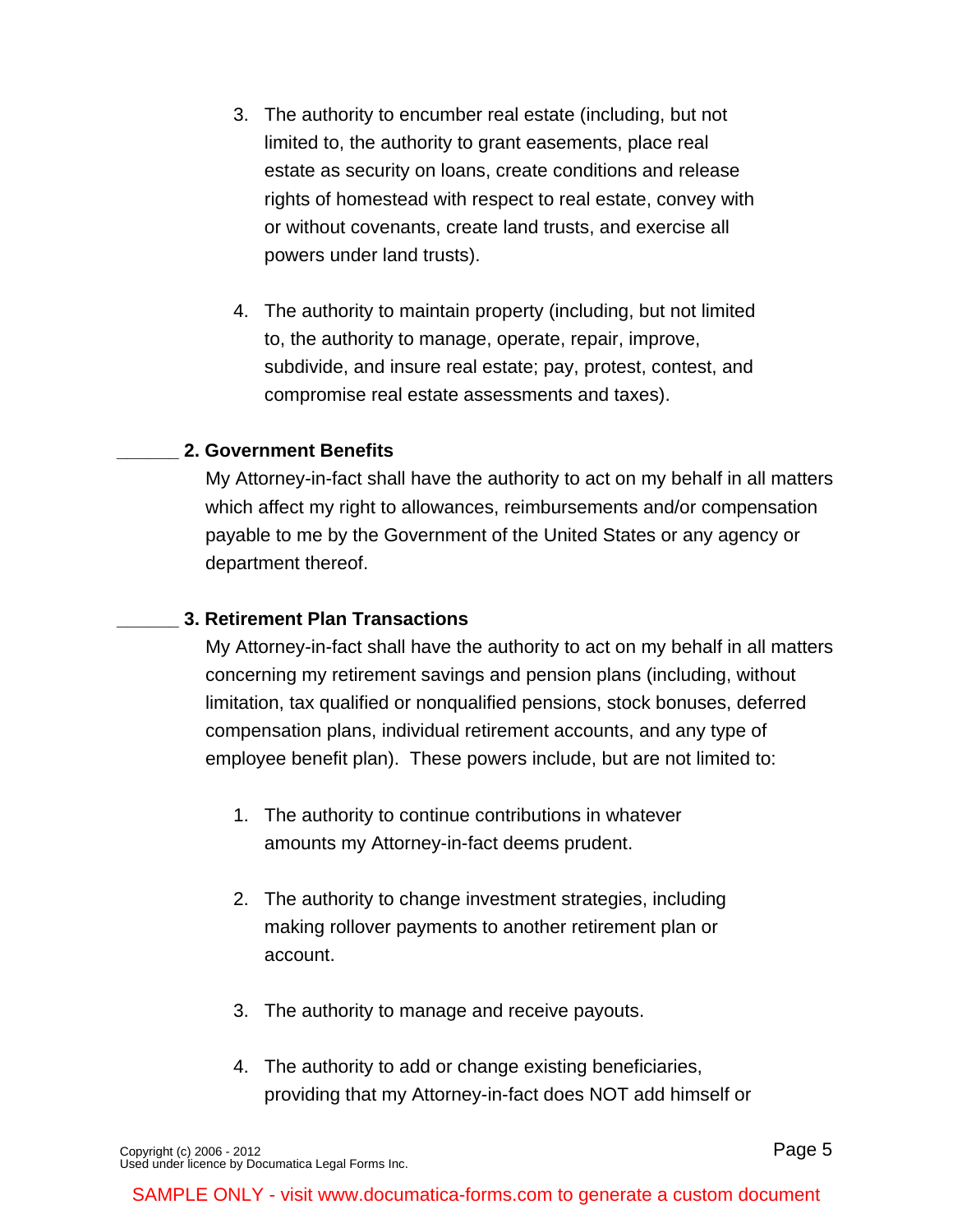herself as a beneficiary after the execution of this instrument.

### **\_\_\_\_\_\_ 4. Insurance Transactions**

My Attorney-in-fact shall have the authority to exercise all powers with respect to insurance policies (which terms include, without limitation, life, health, disability, accident, automobile casualty, property or liability insurance policies) and annuity contracts which I otherwise could if personally present and under no disability. These powers include, but are not limited to:

- 1. The authority to acquire, continue, modify, renew, terminate any insurance policies.
- 2. The authority to pay premiums or assessments on or surrender and collect all distributions from any insurance policies.
- 3. The authority to manage all cash payouts from any insurance policies.
- 4. The authority to use insurance policies as collateral when borrowing from insurers and third parties.
- 5. The authority to change the beneficiaries on any life insurance policies. Unless my Attorney-in-fact was already named as a beneficiary of any policy before the execution of this instrument, my Attorney-in-fact cannot name himself or herself as a beneficiary of any life insurance policies.

# **\_\_\_\_\_\_ 5. Claims and Litigation**

My Attorney-in-fact shall have the authority to initiate, maintain, arbitrate, defend, settle or otherwise manage and dispose of (including the right to

[Copyright \(c\) 2006 - 2012](http://www.documatica-forms.com) [Used under licence by Documatica Legal Forms Inc.](http://www.documatica-forms.com) Page 6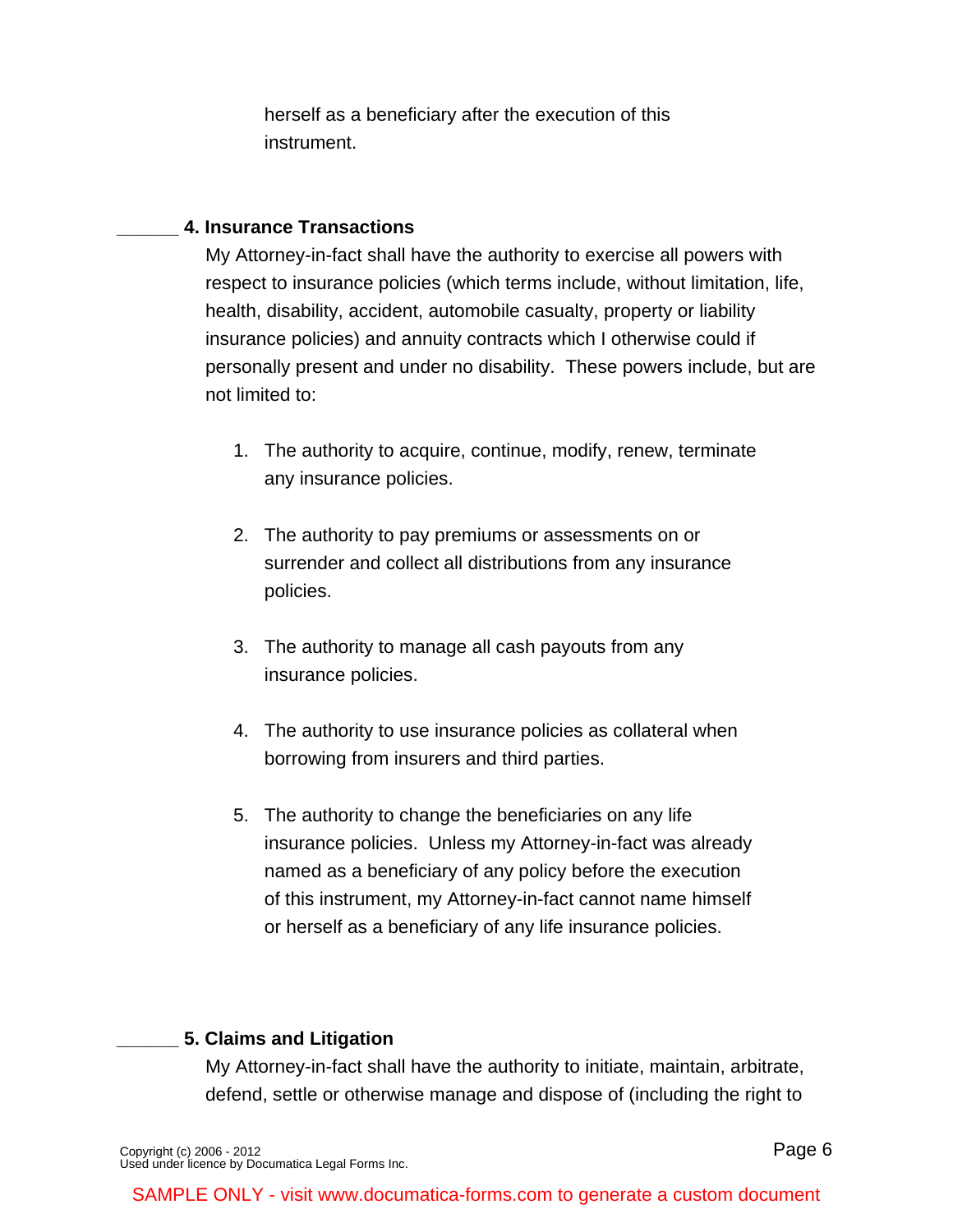receive or pay any resulting settlement), any and all actions, suits or other legal proceedings against me or on my behalf and, in general, exercise all other powers with respect to claims and litigation which I otherwise could if personally present and under no disability.

### **\_\_\_\_\_\_ 6. Estate Transactions**

My Attorney-in-fact shall have the authority to do any act that I could otherwise do if personally present and under no disability with regard to matters affecting any and all trusts, probate estates, or other funds which I may receive as payment as a beneficiary. Such powers include, but are not limited to:

- 1. The authority to exercise, assign, accept, release, renounce, demand, sue for, claim and recover, any legacy, gift, bequest, devise or other property interest or payment due to me or my estate.
- 2. The authority to exercise any power over and assert any interest in any trust, estate, or property subject to fiduciary control.
- 3. The authority to establish a revocable trust that will benefit me during my lifetime, and be distributed to the legal representative of my estate following my death.
- 4. The authority to disclaim any interest or assets which might otherwise be transferred or distributed to me, with the exception of assets I am entitled to that will pass directly or indirectly to my Attorney-in-fact's estate if disclaimed.

My Attorney-in-fact shall NOT have the authority to make or change a will, revoke or amend an established and constituted trust, or require trustees of any trust to which the Principal is a beneficiary to pay income or principal to him or her unless that authority is specifically given in the statutory proper power form.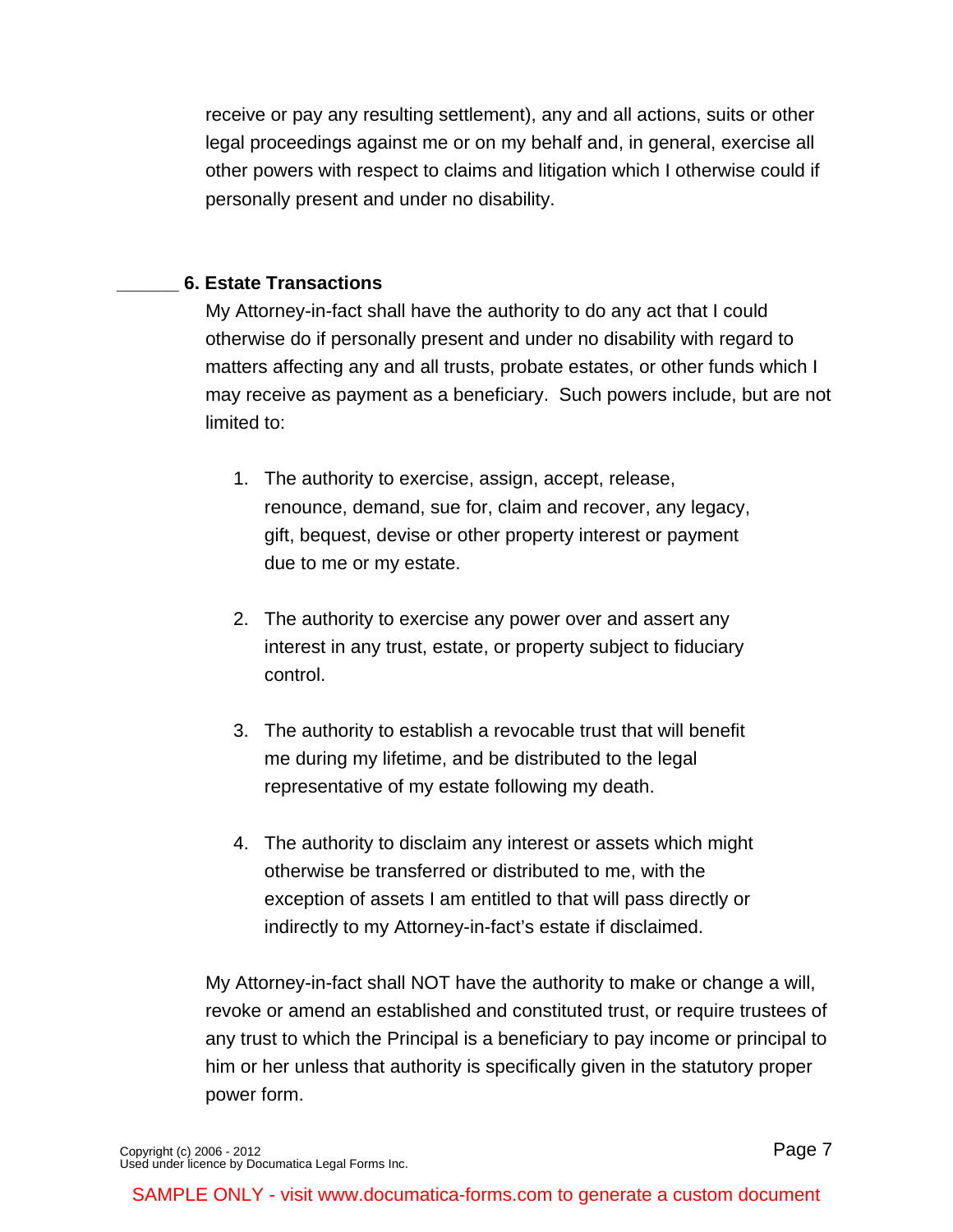## **\_\_\_\_\_\_ 7. Employ Required Professionals**

My Attorney-in-fact shall have the authority to employ any companions, nurses, physicians, agents, consultants, or any other persons for the care of myself and my family (including, but not limited to, my spouse, dependent children and others whom I have decided to care for). I also authorize my Attorney-in-fact to employ any servants, accountants, attorneys, clerks, workmen, and any other persons for the management, administration, protection, and maintenance of my property and estate. The above mentioned employees may be employed for such a duration, and compensated at such a rate, as my My Attorney-in-fact deems appropriate.

#### **\_\_\_\_\_\_ 8. Additional Power #1**

Lorem ipsum aliquam velit elementum, et luctus leo eget, sapien habitant arcu.

#### **\_\_\_\_\_\_ 9. Additional Power #2**

Lorem ipsum felis porttitor euismod malesuada congue, habitasse mi aenean maecenas lacus.

# **10. Attorney-in-fact Compensation**

I shall compensate my Attorney-in-fact as follows:

- 1. I will reimburse my Attorney-in-fact for all out-of-pocket expenses incurred as a result of carrying out the directives herein; and
- 2. Lorem ipsum etiam sed at, auctor velit.

# **11. Personal Gain from Managing My Affairs**

[Copyright \(c\) 2006 - 2012](http://www.documatica-forms.com) [Used under licence by Documatica Legal Forms Inc.](http://www.documatica-forms.com)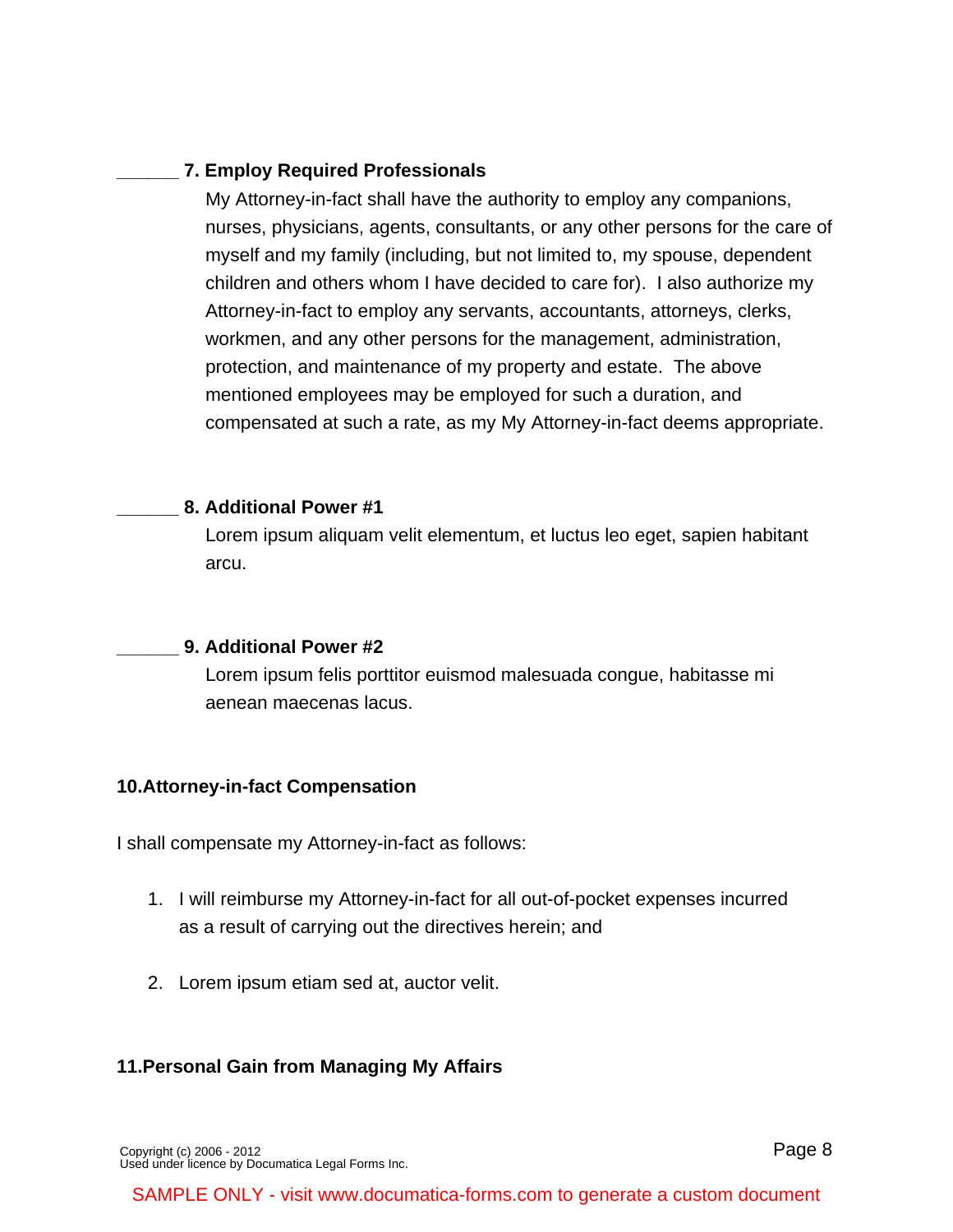My Attorney-in-fact is not allowed to personally gain from any transaction he or she may complete on my behalf.

# **12. Co-owning of Assets and Mixing of Funds**

I do NOT permit my Attorney-in-fact to mix any of his or her funds with mine, and, as far as possible, my assets should remain separately owned.

# **13. Preparation of Financial Reports**

I direct my Attorney-in-fact to prepare financial reports detailing income, expenses, transactions completed, and changes in the value of my assets over the previous reporting period. Reports will commence six months following my incapacitation, and will continue at six month intervals so long as this instrument is in effect. These reports should be sent to 7903 Hobnail Court within one month of the due date.

# **14. Attorney-in-fact Restrictions**

This Power of Attorney is subject to the following conditions or restrictions:

- 1. Lorem ipsum molestie habitasse duis blandit, aptent malesuada convallis.
- 2. Lorem ipsum curae mauris congue dolor, commodo turpis felis.
- 3. Lorem ipsum auctor aliquam, euismod luctus lorem justo, commodo hendrerit.

# **15. Notice to Third Parties**

Third parties obtaining this instrument may rely on it and act under it, and will not incur any liability to me or my heirs, assigns, or estate as a result of permitting my Attorney-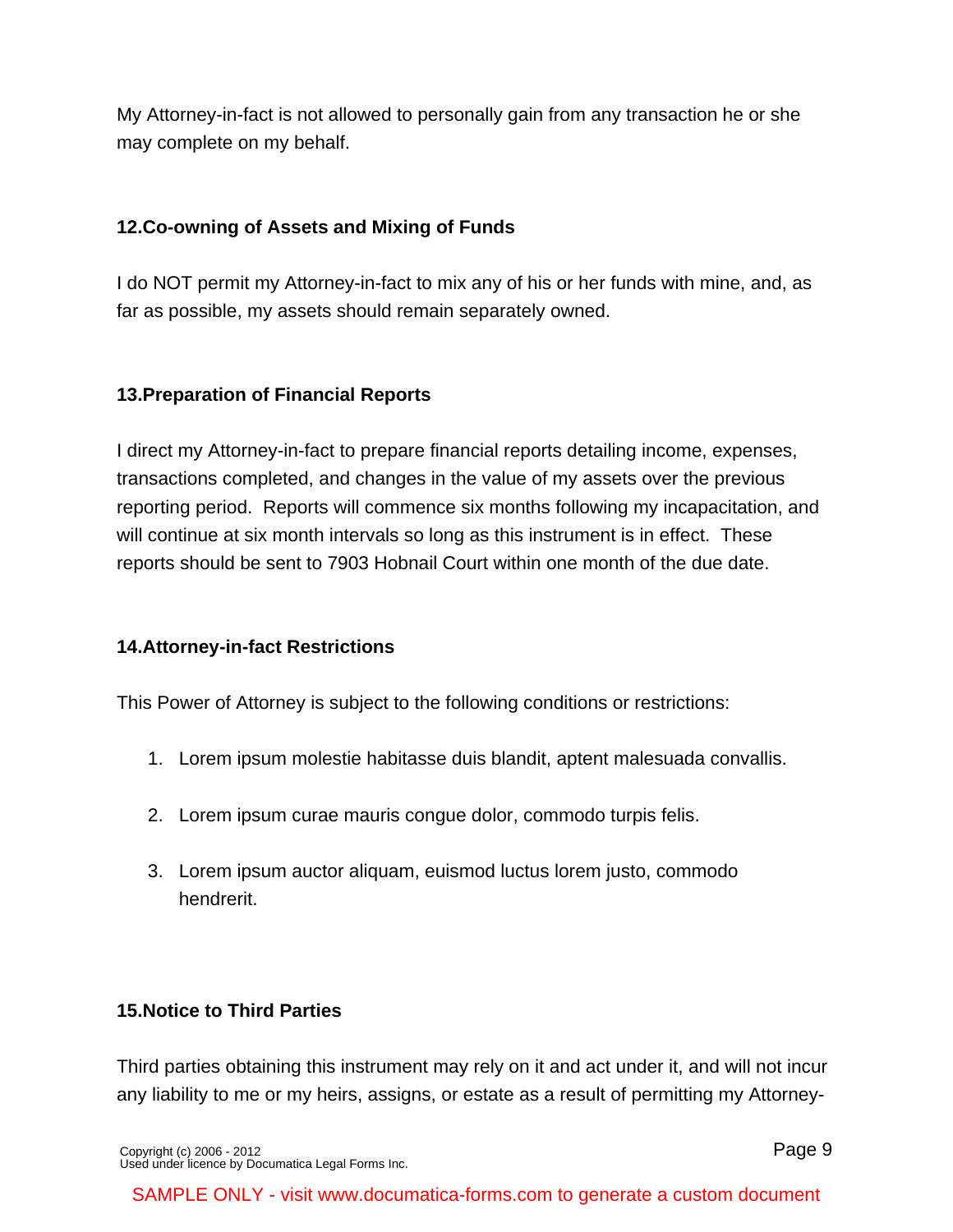in-fact to exercise any of his or her powers described herein, up until the revocation of this document, so long as the representations of my Attorney-in-fact are reasonable. Revocation will be considered to have occurred when the third party is made aware and fully recognizes that this document is no longer in effect.

### **16. Severability**

Should applicable laws deem any part or portion of this instrument as invalid or unenforceable, the remaining provisions shall not be affected, and shall be enforced to as great an extent as possible.

(This space intentionally left blank)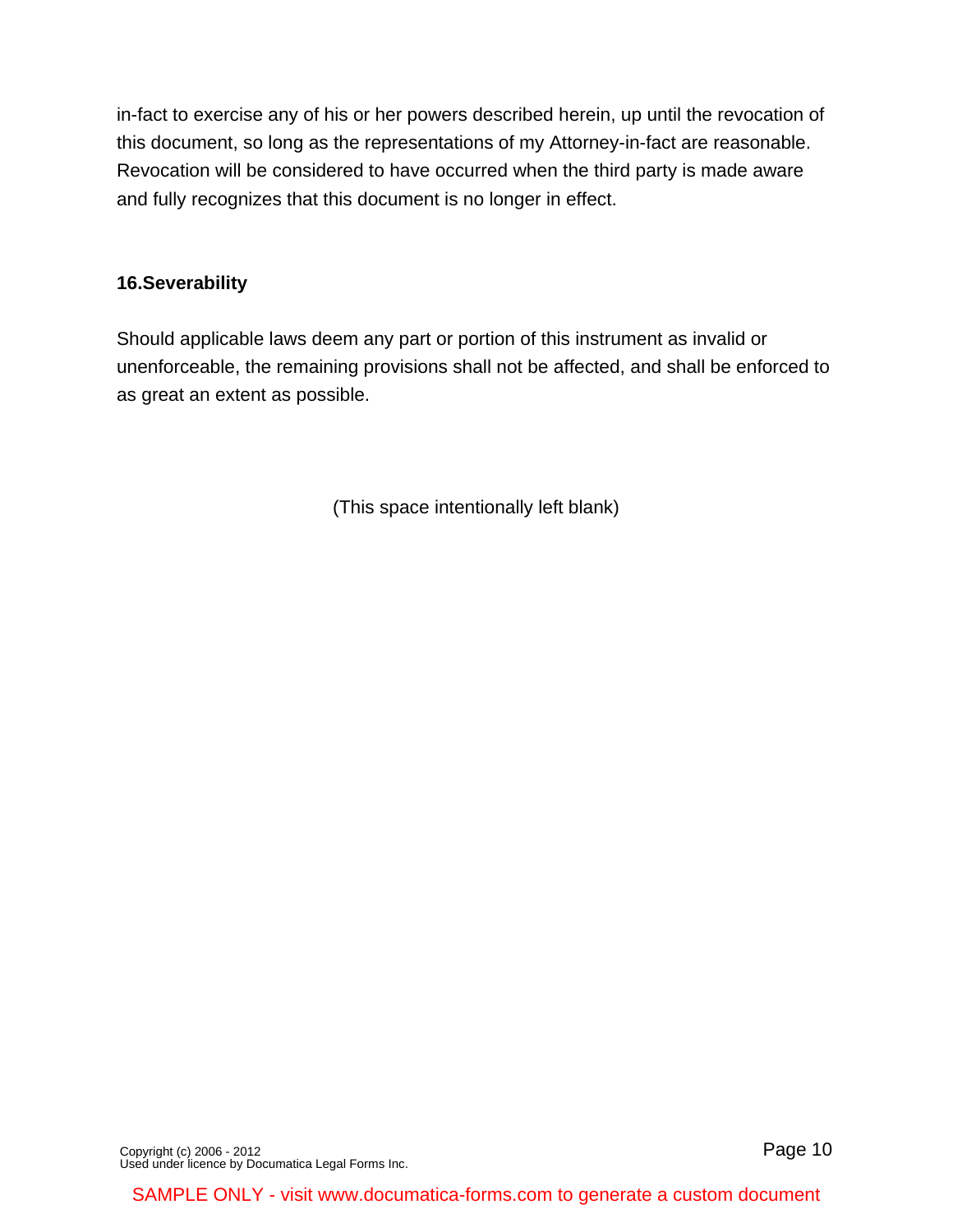## **17. Acknowledgment**

As the Principal named in this Power of Attorney, I, Crista Jackson, hereby acknowledge:

1. I have read and understand the nature and effect of this Durable Power of Attorney.

2. I recognize that this document gives my Attorney-in-fact broad powers over my assets, and that these powers will remain in effect should I become incapacitated.

3. I am of the legal age in New York to grant a Power of Attorney.

4. I am giving this Durable Power of Attorney of my own free will, and recognize that the powers outlined in this instrument will become effective under the circumstances specified within.

IN WITNESS WHEREOF I hereunto sign my name at the City of Temecula, in the Province of Nova Scotia, this 11th of September, 2004.

Crista Jackson

SIGNED, SEALED, AND DELIVERED in the presence of:

\_\_\_\_\_\_\_\_\_\_\_\_\_\_\_\_\_\_\_\_\_\_\_\_\_\_\_\_\_\_\_

\_\_\_\_\_\_\_\_\_\_\_\_\_\_\_\_\_\_\_\_\_\_\_\_\_\_\_\_\_\_\_

\_\_\_\_\_\_\_\_\_\_\_\_\_\_\_\_\_\_\_\_\_\_\_\_\_\_\_\_\_\_\_

WITNESS:

WITNESS:

[Copyright \(c\) 2006 - 2012](http://www.documatica-forms.com) [Used under licence by Documatica Legal Forms Inc.](http://www.documatica-forms.com) Page 11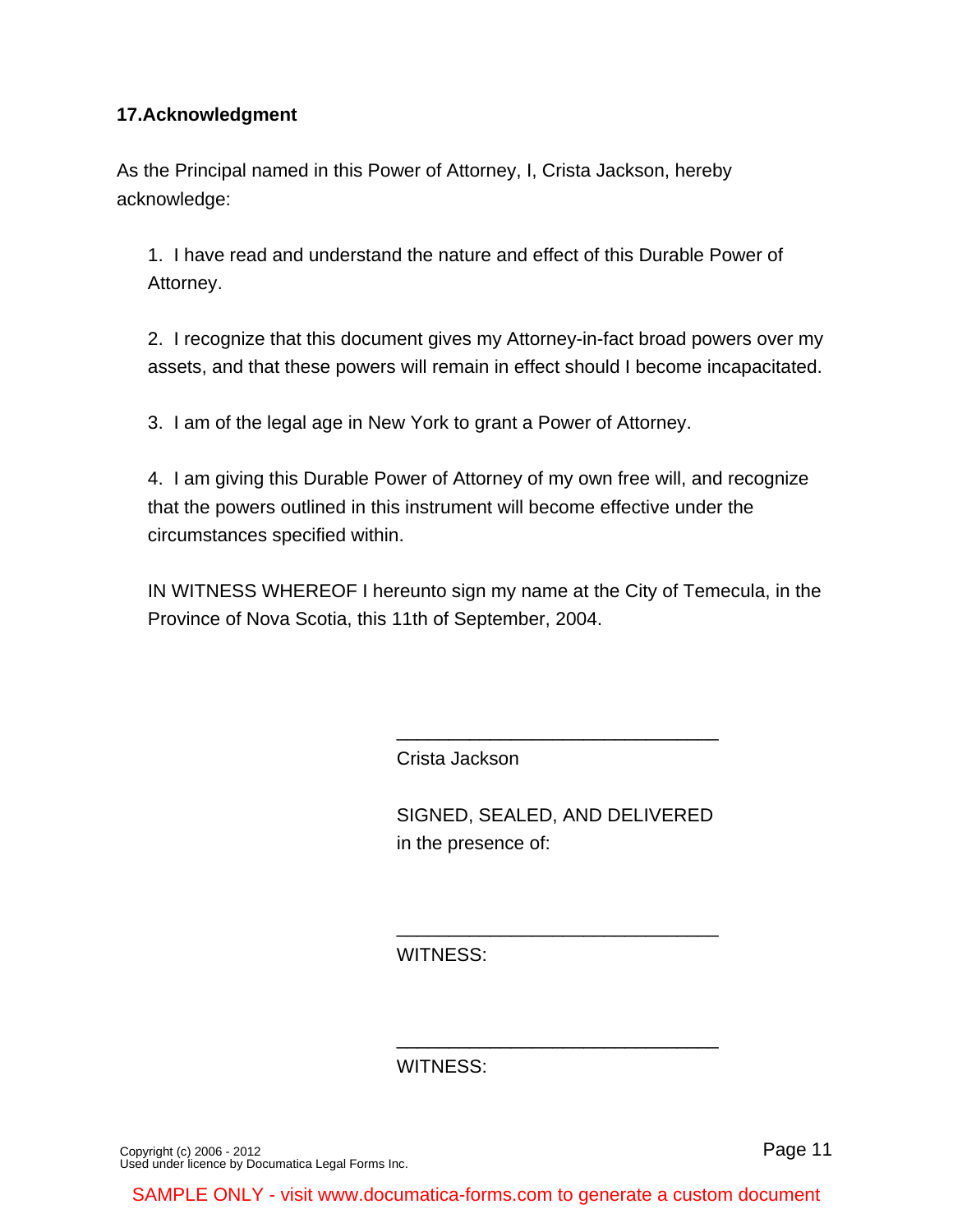# **WITNESS CERTIFICATE**

I, \_\_\_\_\_\_\_\_\_\_\_\_\_\_\_\_\_\_\_\_\_\_\_\_\_\_\_, currently residing at \_\_\_\_\_\_\_\_\_\_\_\_\_\_\_\_\_\_\_\_\_\_\_\_\_\_\_, in the City of \_\_\_\_\_\_\_\_\_\_\_\_\_\_\_\_\_\_\_\_\_\_\_\_\_\_, in the Country of \_\_\_\_\_\_\_\_\_\_\_\_\_\_\_\_\_\_ hereby acknowledge that:

- 1. I witnessed the execution of the Power of Attorney of Crista Jackson dated this 11th of September, 2004.
- 2. I am an adult of sound mind, with the capacity to witness the execution of this Power of Attorney.
- 3. In my opinion, Crista Jackson understands the nature and effect of this Power of Attorney and signed it of his or her own free will.
- 4. I am not the Attorney-in-fact named in the Power of Attorney nor am I his or her spouse or other family member.

(Signature of witness)

 $\frac{1}{\sqrt{2}}$  ,  $\frac{1}{\sqrt{2}}$  ,  $\frac{1}{\sqrt{2}}$  ,  $\frac{1}{\sqrt{2}}$  ,  $\frac{1}{\sqrt{2}}$  ,  $\frac{1}{\sqrt{2}}$  ,  $\frac{1}{\sqrt{2}}$  ,  $\frac{1}{\sqrt{2}}$  ,  $\frac{1}{\sqrt{2}}$  ,  $\frac{1}{\sqrt{2}}$  ,  $\frac{1}{\sqrt{2}}$  ,  $\frac{1}{\sqrt{2}}$  ,  $\frac{1}{\sqrt{2}}$  ,  $\frac{1}{\sqrt{2}}$  ,  $\frac{1}{\sqrt{2}}$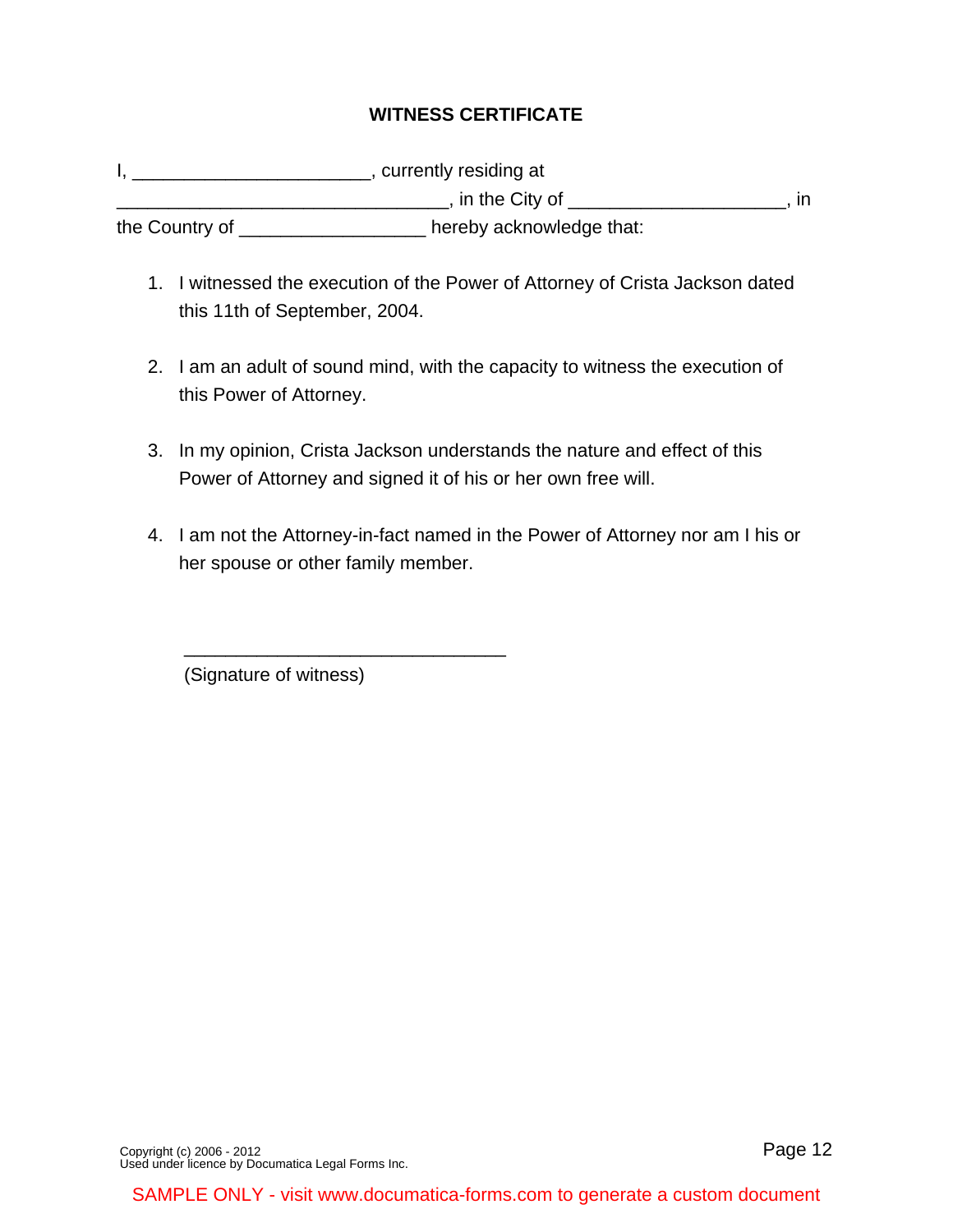# **WITNESS CERTIFICATE**

I, \_\_\_\_\_\_\_\_\_\_\_\_\_\_\_\_\_\_\_\_\_\_\_\_\_\_\_, currently residing at \_\_\_\_\_\_\_\_\_\_\_\_\_\_\_\_\_\_\_\_\_\_\_\_\_\_\_, in the City of \_\_\_\_\_\_\_\_\_\_\_\_\_\_\_\_\_\_\_\_\_\_\_\_\_\_, in the Country of \_\_\_\_\_\_\_\_\_\_\_\_\_\_\_\_\_\_ hereby acknowledge that:

- 1. I witnessed the execution of the Power of Attorney of Crista Jackson dated this 11th of September, 2004.
- 2. I am an adult of sound mind, with the capacity to witness the execution of this Power of Attorney.
- 3. In my opinion, Crista Jackson understands the nature and effect of this Power of Attorney and signed it of his or her own free will.
- 4. I am not the Attorney-in-fact named in the Power of Attorney nor am I his or her spouse or other family member.

(Signature of witness)

 $\frac{1}{\sqrt{2}}$  ,  $\frac{1}{\sqrt{2}}$  ,  $\frac{1}{\sqrt{2}}$  ,  $\frac{1}{\sqrt{2}}$  ,  $\frac{1}{\sqrt{2}}$  ,  $\frac{1}{\sqrt{2}}$  ,  $\frac{1}{\sqrt{2}}$  ,  $\frac{1}{\sqrt{2}}$  ,  $\frac{1}{\sqrt{2}}$  ,  $\frac{1}{\sqrt{2}}$  ,  $\frac{1}{\sqrt{2}}$  ,  $\frac{1}{\sqrt{2}}$  ,  $\frac{1}{\sqrt{2}}$  ,  $\frac{1}{\sqrt{2}}$  ,  $\frac{1}{\sqrt{2}}$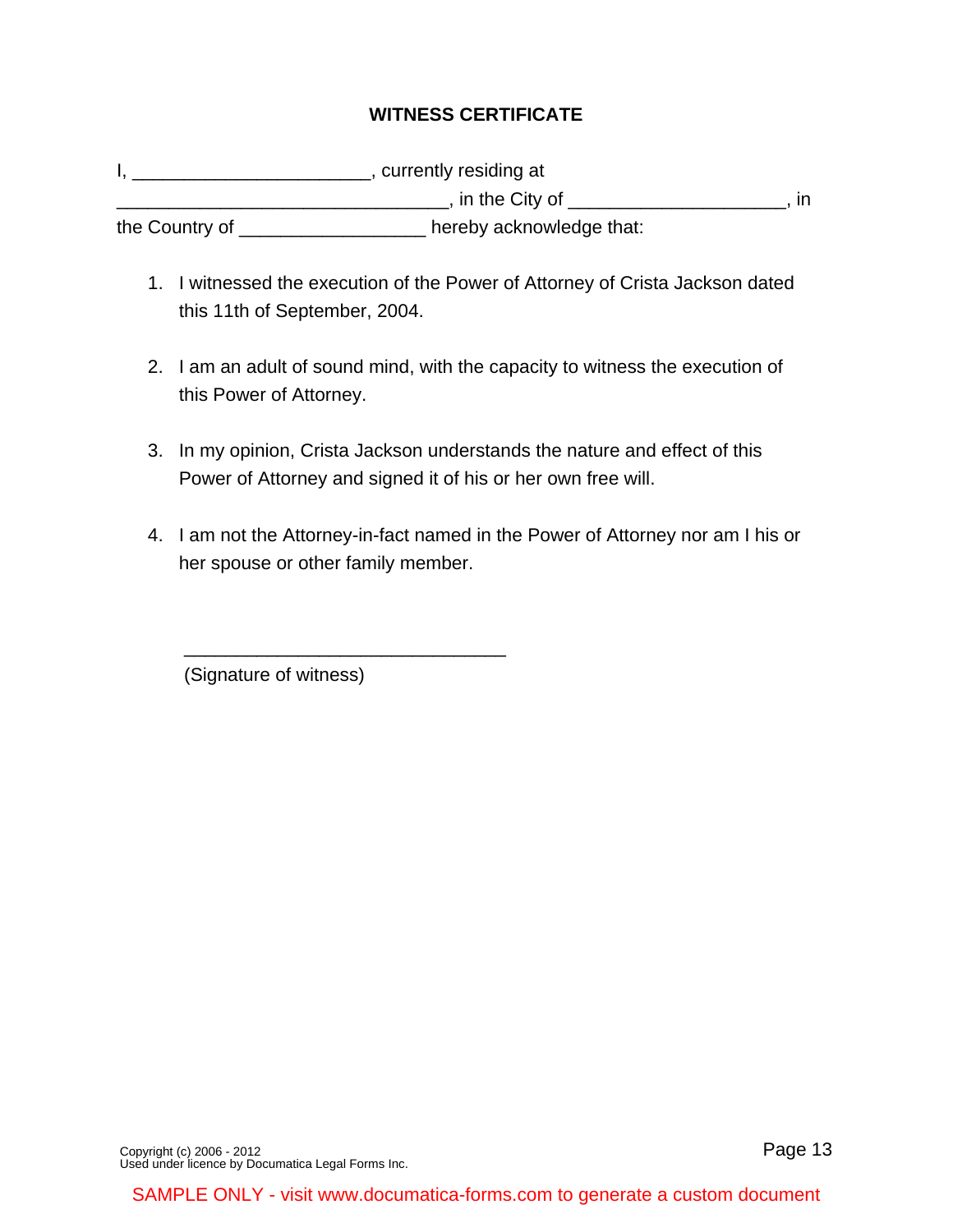## **NOTARY ACKNOWLEDGEMENT**

**Temecula** Nova Scotia

On this 11th day of September, 2004, before me, personally appeared Crista Jackson, the person whose name is subscribed to the within instrument and acknowledged that he/she executed the same for the purposes therein contained.

In witness whereof, I hereunto set my hand and official seal.

\_\_\_\_\_\_\_\_\_\_\_\_\_\_\_\_\_\_\_\_\_\_\_\_\_\_\_\_\_\_\_\_\_\_\_\_\_\_

\_\_\_\_\_\_\_\_\_\_\_\_\_\_\_\_\_\_\_\_\_\_\_\_\_\_\_\_\_\_\_\_\_\_\_\_

Notary Public

(print name)

My commission expires:

\_\_\_\_\_\_\_\_\_\_\_\_\_\_\_\_\_\_\_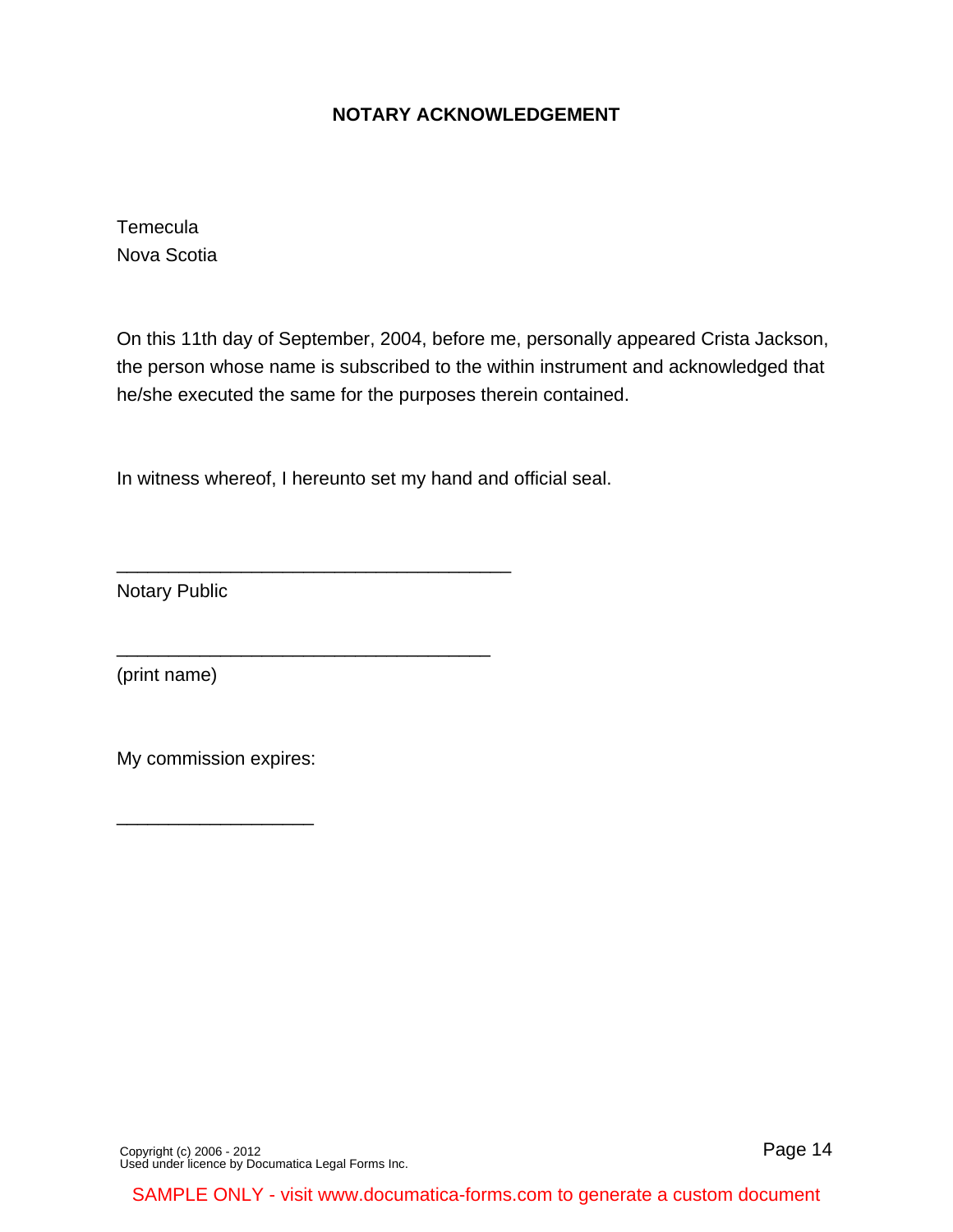## **PHYSICIAN'S AFFIDAVIT**

Country:\_\_\_\_\_\_\_\_\_\_\_\_\_\_\_\_\_\_\_\_ State/Province/Territory: County: \_\_\_\_\_\_\_\_\_\_\_\_\_\_\_\_\_\_\_\_\_\_\_\_

\_\_\_\_\_\_\_\_\_\_\_\_\_\_\_\_\_\_\_\_\_.

Before me, the undersigned authority, personally appeared

\_\_\_\_\_\_\_\_\_\_\_\_\_\_\_\_\_\_\_\_\_\_\_\_ (physician) (the 'Affiant'), who swore or affirmed that:

- 1. Affiant is a physician licensed to practice medicine in
- 2. Affiant is the primary physician who has responsibility for the treatment and care of Crista Jackson.
- 3. To the best of Affiant's knowledge after reasonable inquiry, Affiant believes that the Principal lacks the capacity to manage property, including taking those actions necessary to obtain, administer, and dispose of real and personal property, intangible property, business property, benefits, and income.

| (Affiant) |  |  |  |
|-----------|--|--|--|
|-----------|--|--|--|

Sworn to (or affirmed) and subscribed before me this \_\_\_\_\_\_\_\_\_\_\_\_\_ day of

\_\_\_\_\_\_\_\_\_\_\_\_\_\_\_\_\_\_\_\_\_\_\_\_ Notary Public

\_\_\_\_\_\_\_\_\_\_\_\_\_\_\_\_\_\_\_\_\_\_\_\_\_\_\_

\_\_\_\_\_\_\_\_\_\_\_, \_\_\_\_\_\_\_\_\_\_\_\_\_\_.

**EXECUTE:** Commissioned Name of Notary Public

Personally known OR Produced Identification: \_\_\_\_\_\_\_\_\_\_\_\_\_\_\_\_\_\_\_\_\_\_\_\_\_\_\_\_\_\_\_\_\_\_\_

[Copyright \(c\) 2006 - 2012](http://www.documatica-forms.com) [Used under licence by Documatica Legal Forms Inc.](http://www.documatica-forms.com) Page 15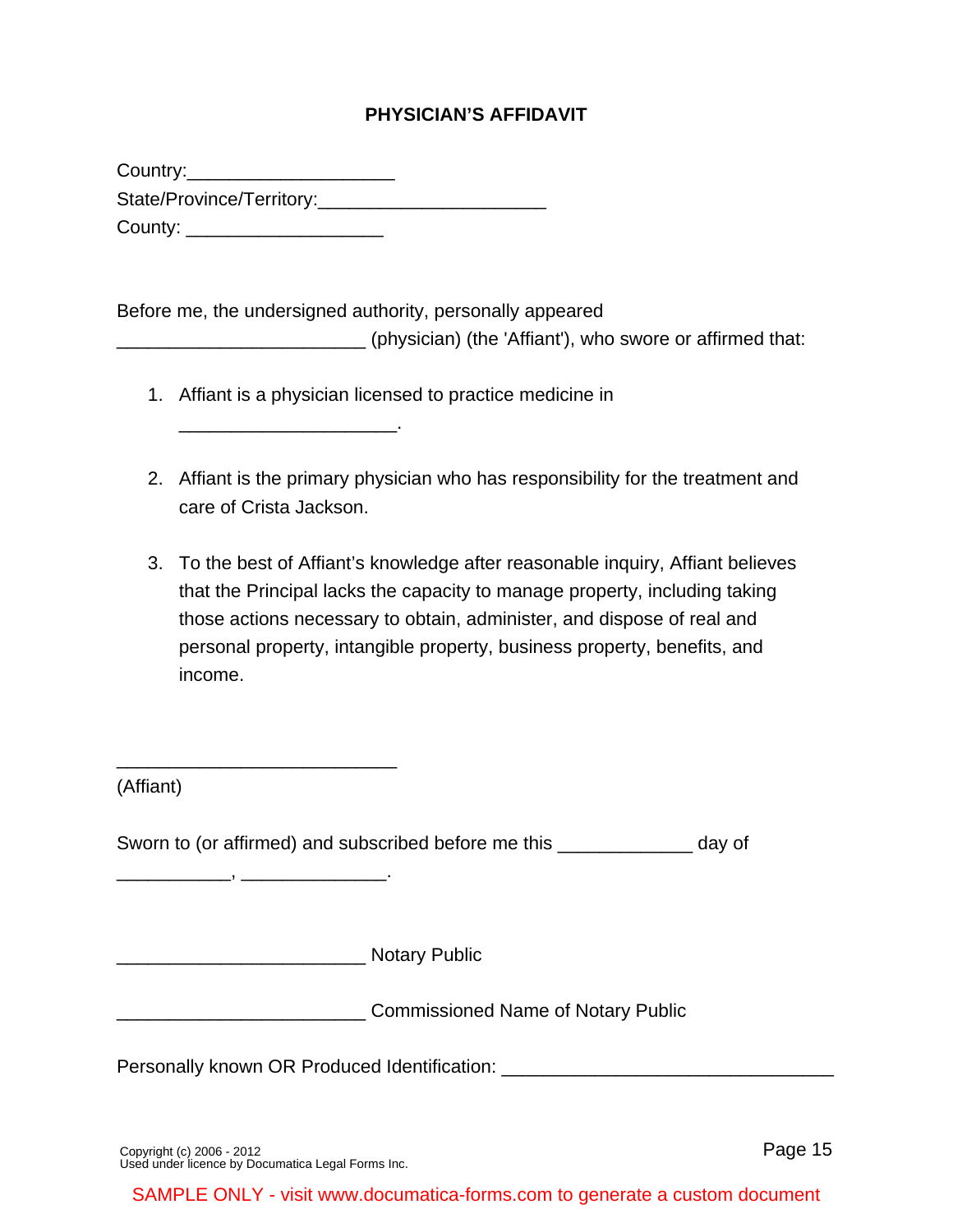# **Instructions for Executing your Power of Attorney**

Before excuting this Power of Attorney, be sure that you have read it thoroughly and understand the powers you are granting.

To validate your Power of Attorney, you must sign it (with your usual signature) wherever your signature is required, and initial all the pages, in the presence of your notary public and/or witnesses. After you initial each page, your witness or notary should place their initials beside yours, and also provide their signature(s) wherever required.

To ensure the validity of this document, you must also PLACE YOUR INITIALS beside each of the powers which you have given to your chosen representative(s). Failure to do so may have an effect on the validity and enforceability of this document.

In most jurisdictions, a Durable Power of Attorney or a Power of Attorney which grants power over land or real estate must be signed in front of a Notary Public. In other jurisdictions, two witnesses must be present when the document is signed. To ensure the validity of your document, we highly recommend that you sign it in front of a Notary Public. We also recommend that it is signed in front of two witnesses.

Ensure that any witnesses who will sign your Power of Attorney are of legal age in your jurisdictions, and are of sound mind and mental capacity. When choosing your witness(es), remember that your spouse, partner, or child cannot be a witness. Similarly, witness(es) cannot be named as your representative(s) or alternate/successor representative(s) in this Power of Attorney, or be the spouse of your representative(s) or alternate/successor representative(s). Furthermore, some jurisdictions do not allow beneficiaries or executors of your will to act as witnesses. As a general rule, the best witnesses are those that do not have any financial relationship with you.

If this Power of Attorney will be used to give your representative(s) power over your real property or real estate, your representative(s) should have this document recorded in the land registry office of the jurisdiction in which the property is located. Not doing so may invalidate your document.

[Copyright \(c\) 2006 - 2012](http://www.documatica-forms.com) [Used under licence by Documatica Legal Forms Inc.](http://www.documatica-forms.com) Page 16